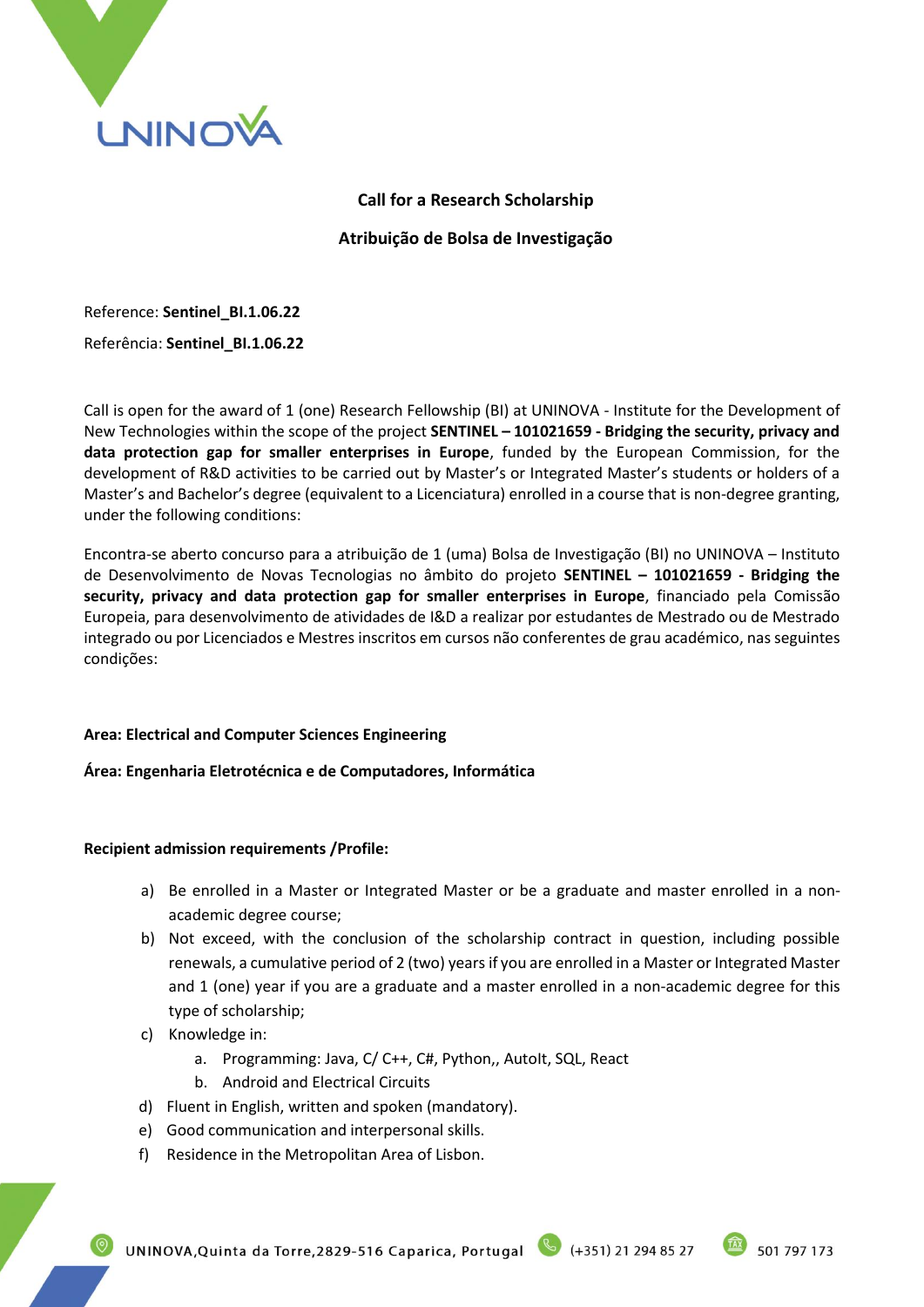

Candidates who have obtained the degree abroad must have the degree recognized in Portugal, pursuant to Decree-Law No. 66/2018 of August 16<sup>th</sup>.

#### **Requisitos de admissão/Perfil dos destinatários:**

- a) Estar inscrito num mestrado ou num mestrado integrado ou ser licenciado e mestre inscrito em curso não conferente de grau académico;
- b) Não exceder, com a celebração do contrato de bolsa em causa, incluindo as renovações possíveis, um período acumulado de 2 (dois) anos, seguido ou interpolado se estiver inscrito em mestrado e de 1 (um) ano se for licenciado e mestre inscrito em curso não conferente de grau académico, para esta tipologia de bolsa.
- c) Conhecimentos em:
	- a. Programação: Java, C/ C++, C#, Python,, AutoIt, SQL, React
	- b. Android e Circuitos Elétricos
- d) Fluente em inglês, escrito e falado (obrigatório).
- e) Boa capacidade de comunicação e relacionamento interpessoal.
- f) Residência na Área Metropolitana de Lisboa

Candidatos que tenham obtido o grau no estrangeiro devem ter o grau reconhecido em Portugal, nos termos do Decreto-Lei n.º 66/2018, de 16 de Agosto.

**Work plan**: The candidate will develop research work performing the following tasks with the following objectives:

- WP5 SENTINEL continuous integration and system validation
- WP6 Real-life experiment evaluations: SENTINEL pilots

**Plano de trabalhos**: O candidato irá desenvolver trabalho de investigação realizando as seguintes tarefas com os seguintes objetivos:

- WP5 SENTINEL continuous integration and system validation
- WP6 Real-life experiment evaluations: SENTINEL pilots

**Applicable legislation and regulations**: Statute of the Scientific Research Grantee, approved by Law No. 40/2004 of August 18, amended and republished by Decree-Law No. 202/2012, of August 27 and amended by Decree-Law No. 233/2012 of 29 October, Law No. 12/2013 of January 29 and Decree-Law No. 123/2019 of August 28.

It is subsidiarily applicable the Regulation of UNINOVA Research Grants, approved by deliberation of the Board of Directors of the FCT-Fundação para a Ciência e a Tecnologia, in the meeting of March 2 of 2022.

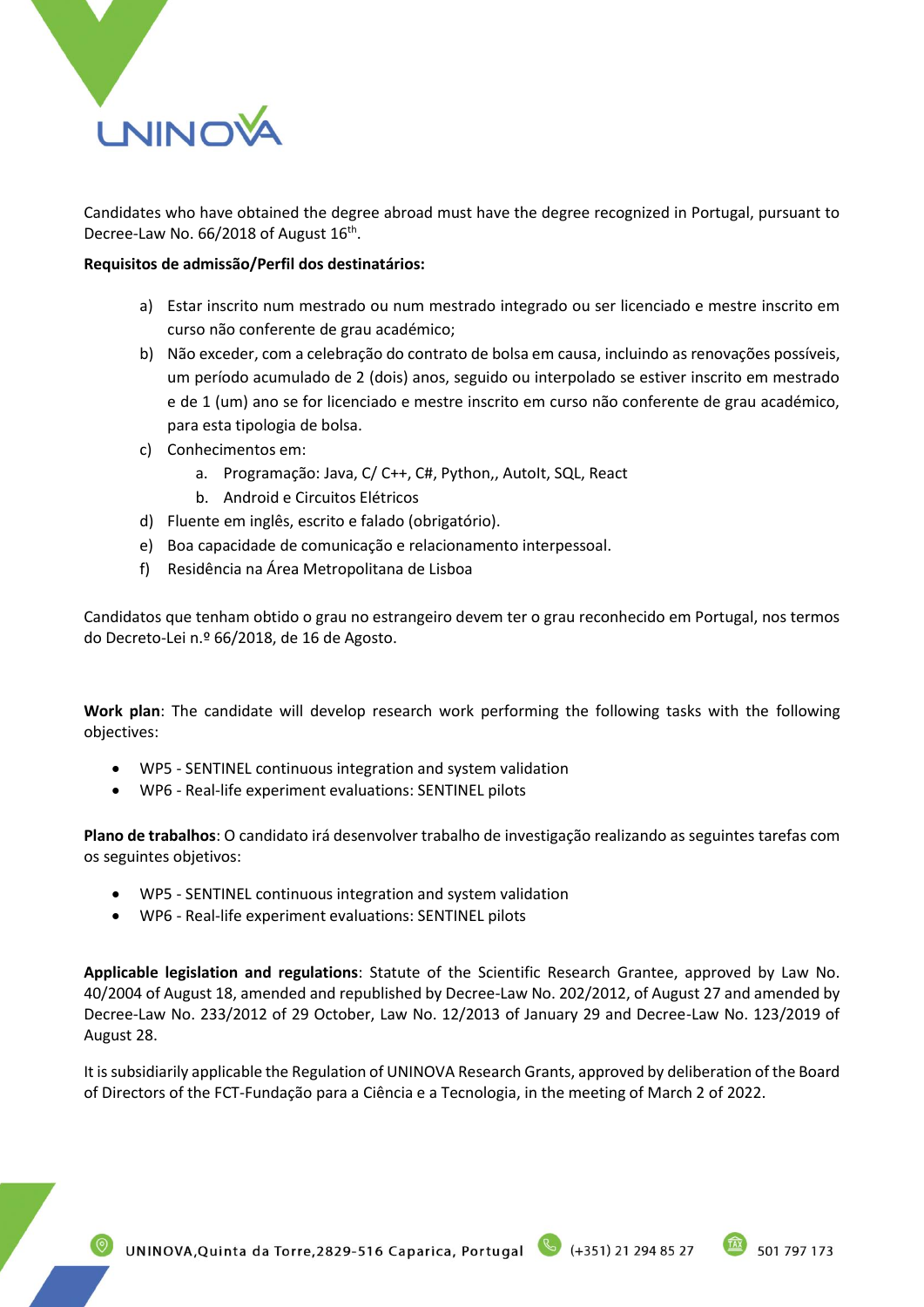

**Legislação e regulamentação aplicável**: Estatuto do Bolseiro de Investigação Científica, aprovado pela Lei n.º 40/2004, de 18 de Agosto, alterado e republicado pelo Decreto-Lei n.º 202/2012, de 27 de Agosto e alterado pelo Decreto-Lei n.º 233/2012, de 29 de Outubro, pela Lei n.º 12/2013, de 29 de Janeiro e pelo Decreto-Lei n.º 123/2019, de 28 de Agosto.

É subsidiariamente aplicável o Regulamento de Bolsas de Investigação do UNINOVA, aprovado por deliberação do Conselho Diretivo da FCT-Fundação para a Ciência e a Tecnologia, em reunião de 2 de Março de 2022.

**Workplace:** The work will be carried out at UNINOVA's facilities, in other facilities located at the FCT/NOVA Campus and/or in other facilities that may be necessary for its execution, under the scientific guidance of Prof. Ricardo Jardim Gonçalves. UNINOVA will be the contracting entity.

**Local de trabalho**: O trabalho será desenvolvido nas instalações do UNINOVA, noutras instalações situadas no Campus da FCT/NOVA e/ou noutras instalações eventualmente necessárias para a sua execução, sob a orientação científica do Prof. Ricardo Jardim Gonçalves. O UNINOVA será a entidade contratante.

**Duration of the grant**: The grant shall last for 6 months, possibly renewable within the duration of the project, provided that it does not exceed the period referred to in point (b) of the admission requirements and is scheduled to start in July 2022.

**Duração da bolsa**: A bolsa terá a duração de 6 meses, eventualmente renovável dentro do período de vigência do projeto, desde que não ultrapasse o período mencionado na alínea b) dos requisitos de admissão e tem início previsto para Julho de 2022.

**Monthly maintenance allowance amount**: The amount of the scholarship corresponds to a minimum value of € 875,98.

The grantee also benefits from personal accident insurance during the period of granting the scholarship and may be reimbursed for voluntary social insurance equivalent to the 1st tier.

The scholarship will be paid monthly on the last business day of each month by bank transfer.

**Valor do subsídio de manutenção mensal**: O montante da bolsa corresponde ao valor mínimo de 875,98€.

O(A) bolseiro(a) beneficia também de um seguro de acidentes pessoais durante o período de concessão da bolsa e poderá ser reembolsado do Seguro Social Voluntário equivalente ao 1º escalão.

A bolsa será paga mensalmente no último dia útil de cada mês por transferência bancária.

**Application deadline and form of submission of applications**: The call for applications is open for the period from 27-05-2022 to 09-06-2022.

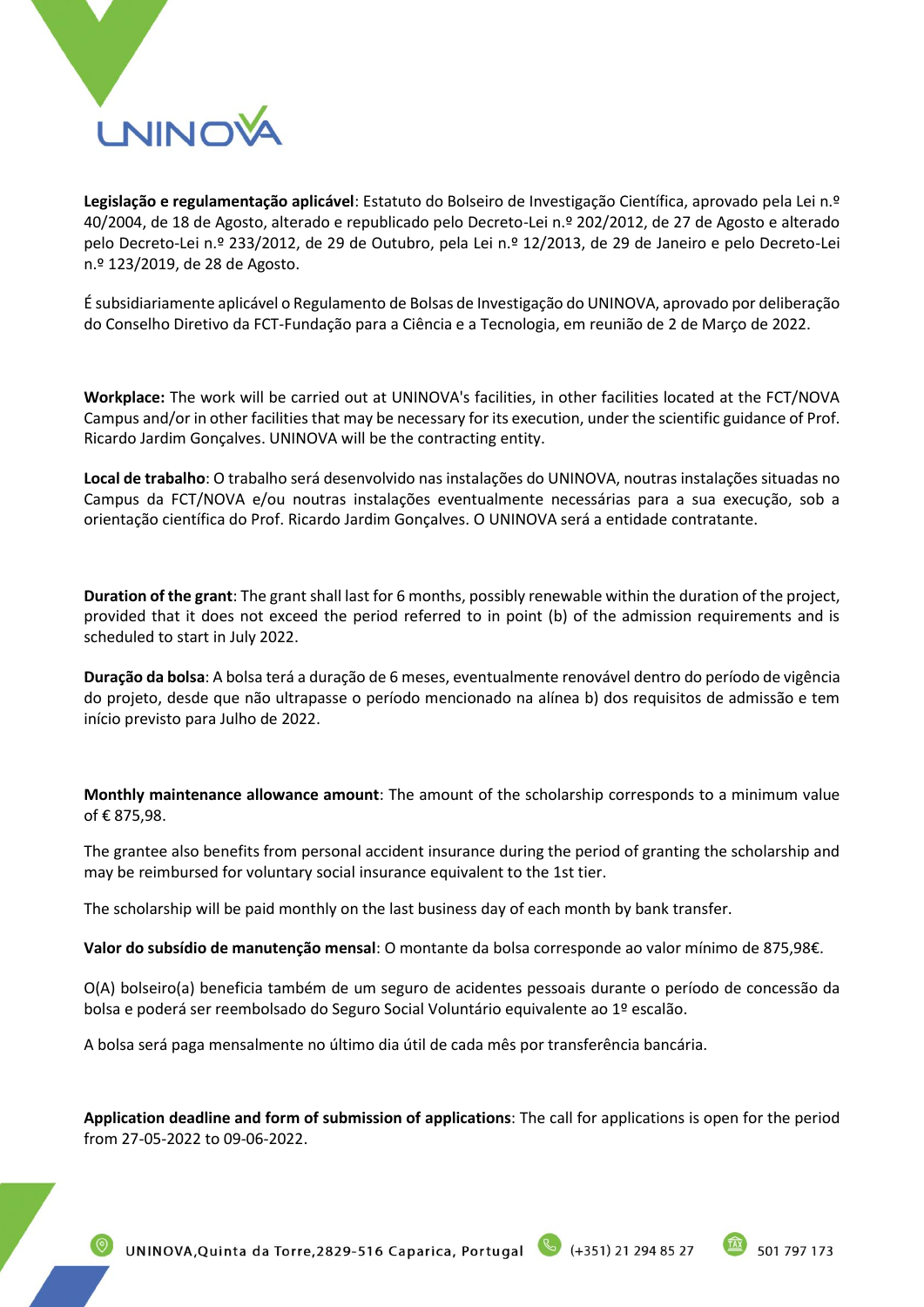

Applications must be formalised by submitting the following documentation:

- ... Curriculum Vitae;
- ... Motivation Letter;
- ... Certificate of Qualifications or declaration of commitment of honor on the ownership of the respective academic degree according to draft available on the UNINOVA website [https://www.uninova.pt/jobs](https://www.uninova.pt/jobs-opportunities)[opportunities\)](https://www.uninova.pt/jobs-opportunities).

Upon contracting, the Certificate of Qualifications must be delivered;

- ... Informed consent statement duly dated and signed, according to the draft available on the UNINOVA website [\(https://www.uninova.pt/jobs-opportunities\)](https://www.uninova.pt/jobs-opportunities);
- ... Copy of ID;
- ... Other documents attesting to what was reported on the CV.

In the event of contractualization, the selected candidate must present the Proof of registration in a master's degree or in a course not conferring an academic degree.

Applications must be submitted to UNINOVA or submitted by email to [recrutamento@uninova.pt](mailto:recrutamento@uninova.pt) and to [mjl@uninova.pt](mailto:mjl@uninova.pt) with the **Sentinel\_BI.1.06.22**.

**Prazo de candidatura e forma de apresentação das candidaturas**: O concurso encontra-se aberto no período de 27-05-2022 to 09-06-2022.

As candidaturas devem ser formalizadas, obrigatoriamente, através do envio da seguinte documentação:

- … Curriculum Vitae;
- … Carta de Motivação;
- … Certificado de Habilitações ou declaração de compromisso de honra sobre a titularidade do respetivo grau académico de acordo com minuta disponibilizada no site do UNINOVA [\(https://www.uninova.pt/jobs-opportunities\)](https://www.uninova.pt/jobs-opportunities);

Em sede de contratualização deverá ser entregue o Certificado de Habilitações;

- … Declaração de consentimento informado devidamente datada e assinada, de acordo com minuta disponibilizada no site do UNINOVA [\(https://www.uninova.pt/jobs-opportunities\)](https://www.uninova.pt/jobs-opportunities);
- … Cópia de documento de identificação;
- … Outros documentos que atestem o relatado no CV.

Em sede de contratualização, o candidato selecionado deverá entregar o Comprovativo de inscrição num mestrado ou num curso não conferente de grau académico.

As candidaturas deverão ser entregues no UNINOVA ou submetidas por email para [recrutamento@uninova.pt](mailto:recrutamento@uninova.pt) e par[a mjl@uninova.p](mailto:mjl@uninova.pt)[t](mailto:mjl@uninova.pt) com o assunto **Sentinel\_BI.1.06.22**.

**Selection methods**: The selection methods to use will be as follows:

- Curriculum Vitae [50%];

- Level of knowledge according to what is described in c) section "Recipient admission requirements /Profile" [50%].

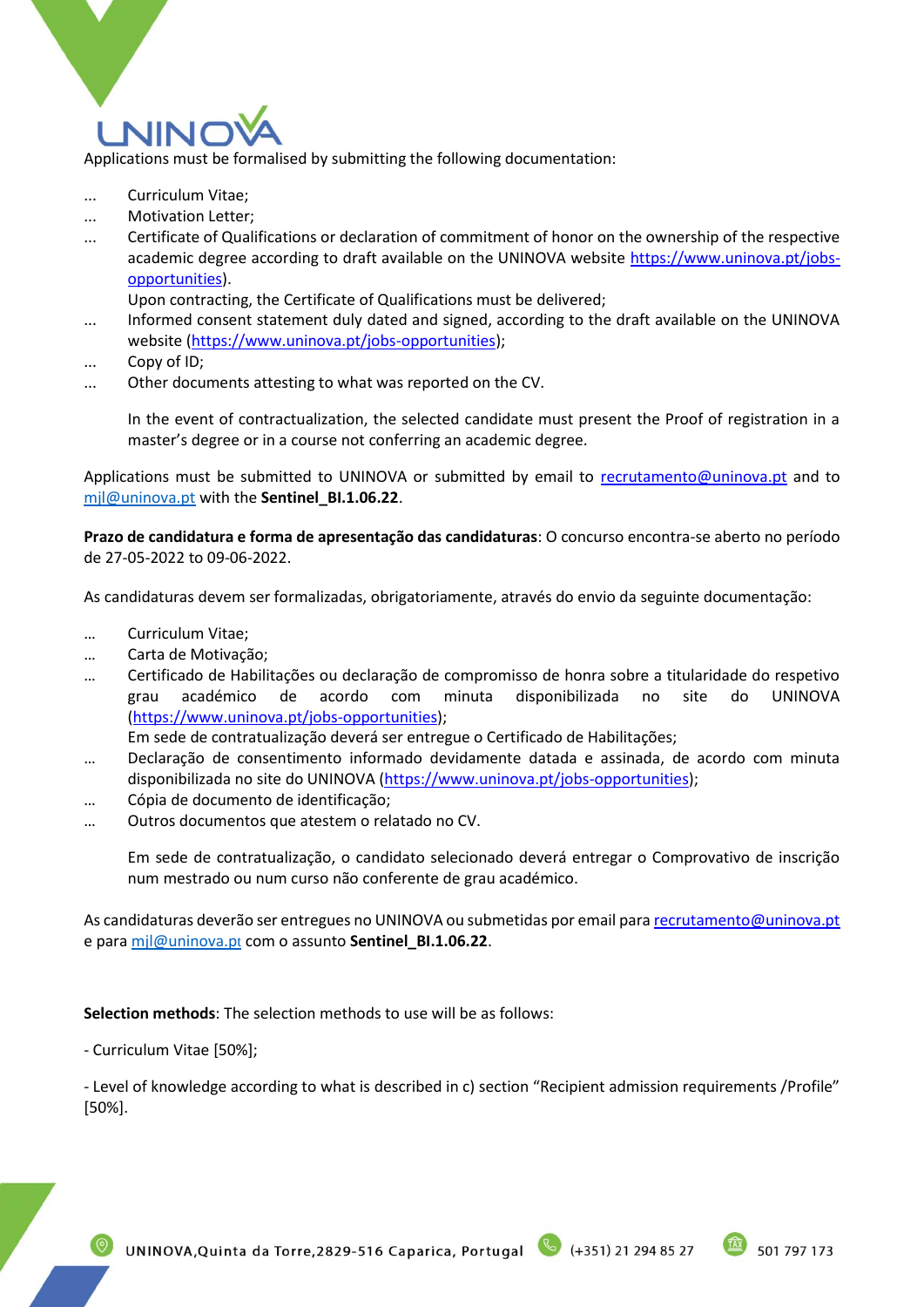# **NINO**

- If the jury deems it necessary, an interview will take place only with the selected candidates, with each of the previous items valid [40%] and the interview [20%]

#### **Métodos de seleção**: Os métodos de seleção a utilizar serão os seguintes:

- Curriculum Vitae [50%];

- Nível de conhecimentos nas áreas descritas da alínea c) da secção "Requisitos de admissão/Perfil dos destinatários" [50%].

- Se o júri entender ser necessário, terá lugar uma entrevista apenas com os candidatos selecionados, passando cada um dos itens anteriores a valer [40%] e a entrevista [20%].

#### **Members of the Jury:**

- 1. Ricardo Jardim Gonçalves
- 2. Carlos Manuel Agostinho
- 3. Ruben Duarte Dias Costa

#### **Composição do Júri de Seleção**:

- 1. Ricardo Jardim Gonçalves
- 2. Carlos Manuel Agostinho
- 3. Ruben Duarte Dias Costa

**Form of advertising/notification of results:** Both admitted and excluded candidates list with the final classification shall be published on the UNINOVA website  $(\frac{https://www.uninova.pdf}{https://www.uninova.pdf})$  and all candidates will be notified by email.

**Forma de publicitação/notificação dos resultados:** A lista com o(a) candidato(a) admitido(a) e com os candidatos excluídos com a classificação final será publicitada no sítio na internet do UNINOVA [\(https://www.uninova.pt/\)](https://www.uninova.pt/) e todos os candidatos serão notificados por e-mail.

**Preliminary Hearing and Deadline for Decision:** After communicating the provisional list of the results of the evaluation, candidates have a period of 10 working days to express their opinion at a prior hearing of interested parties, pursuant to Articles 121 and following of the Code of Administrative Procedure.

The final decision will be rendered after the analysis of the statements presented during the preliminary hearing of interested parties. A complaint may be filed against the final decision within 15 working days, or, alternatively, an appeal may be filed within 30 working days, both counting from the respective notification.

**Audiência Preliminar e Prazo Final de Decisão:** Após comunicação da lista provisória dos resultados da avaliação, os candidatos dispõem de um período de 10 dias úteis para, querendo, se pronunciarem em sede

de audiência prévia de interessados, nos termos dos artigos 121º e seguintes do Código do Procedimento Administrativo.